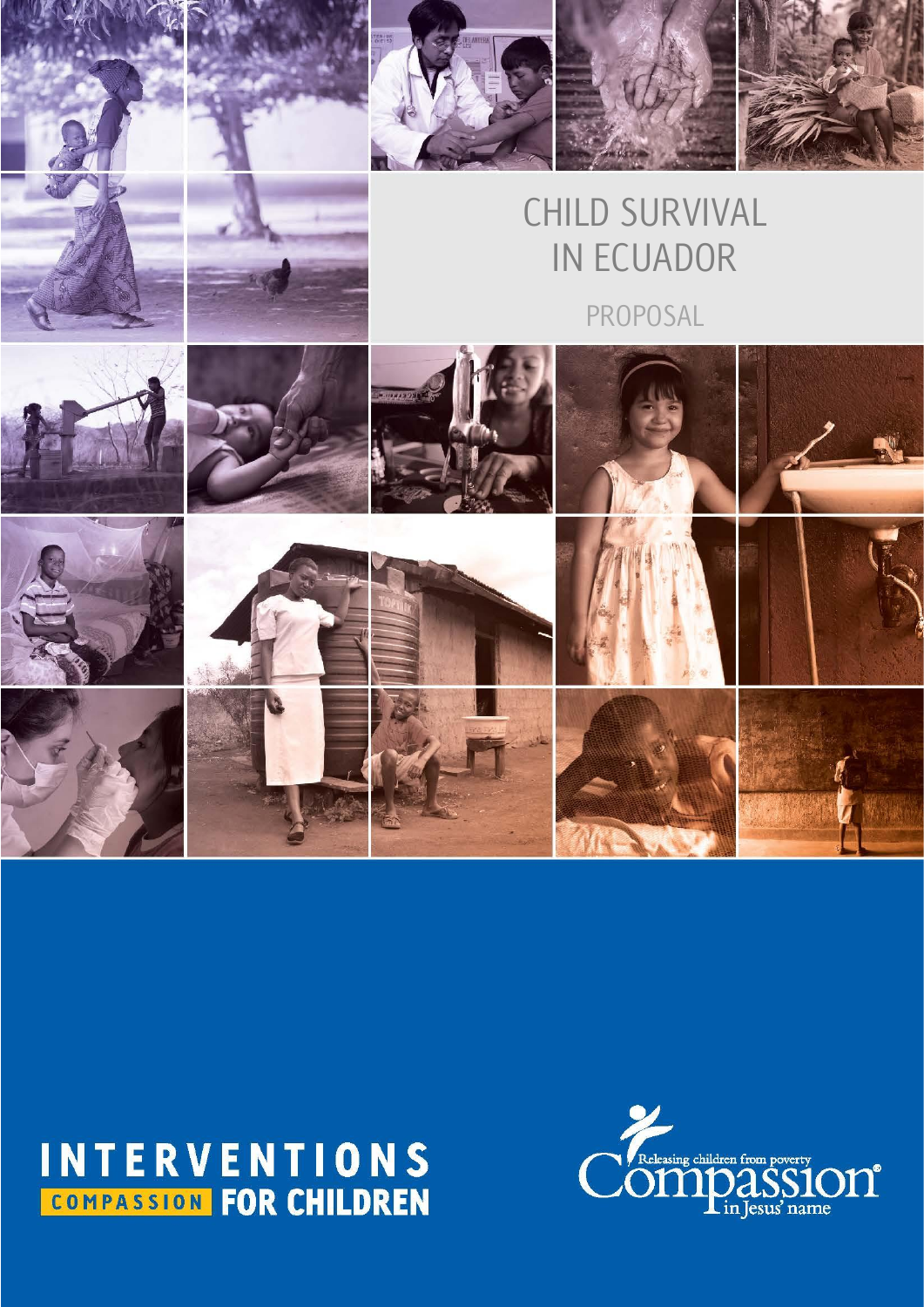## $\circ$   $\circ$   $\circ$   $\circ$   $\circ$

## **EMPOWERING WOMEN AND SAVING LIVES THROUGH CHILD SURVIVAL INTERVENTIONS**

## **EXECUTIVE SUMMARY**

Mothers are the source of life. However, poverty makes pregnant mothers and their babies vulnerable to malnourishment and diseases, many of which are preventable.

The Un Lugar de Esperanza Student Centre provides 421 children born into poverty with access to education and healthcare as well as access to incomegenerating training. This centre would like to continue hosting their important Child Survival intervention to support 30 vulnerable mothers and babies in their community.

According to UNICEF, 46% of women receive below three visits by a healthcare provider before giving birth. i This lack of support leads to mothers not having the resources they need to ensure new-born babies will be born safely and healthily.

The Borgen Project states that 'Approximately 8.7% of the population of Ecuador lives on less than \$3.20 [equivalent of £2.38] per day. This is not enough to feed the family and pay for healthcare.'ii

As family size increases, pressure to provide for the children often leads to men abandoning their families. This leaves many women

alone and struggling to feed large families. Sadly, this can lead to severe malnutrition.

According to UNICEF, for every \$1 invested in nutrition interventions to end child and maternal mortality, \$16 is saved.<sup>iii</sup> This is because less money is spent on healthcare, women choose to have less children, and a healthy working population generates wealth.

By supporting Child Survival at this centre, you will help provide mothers living in poverty with the support they need to see their children thrive.

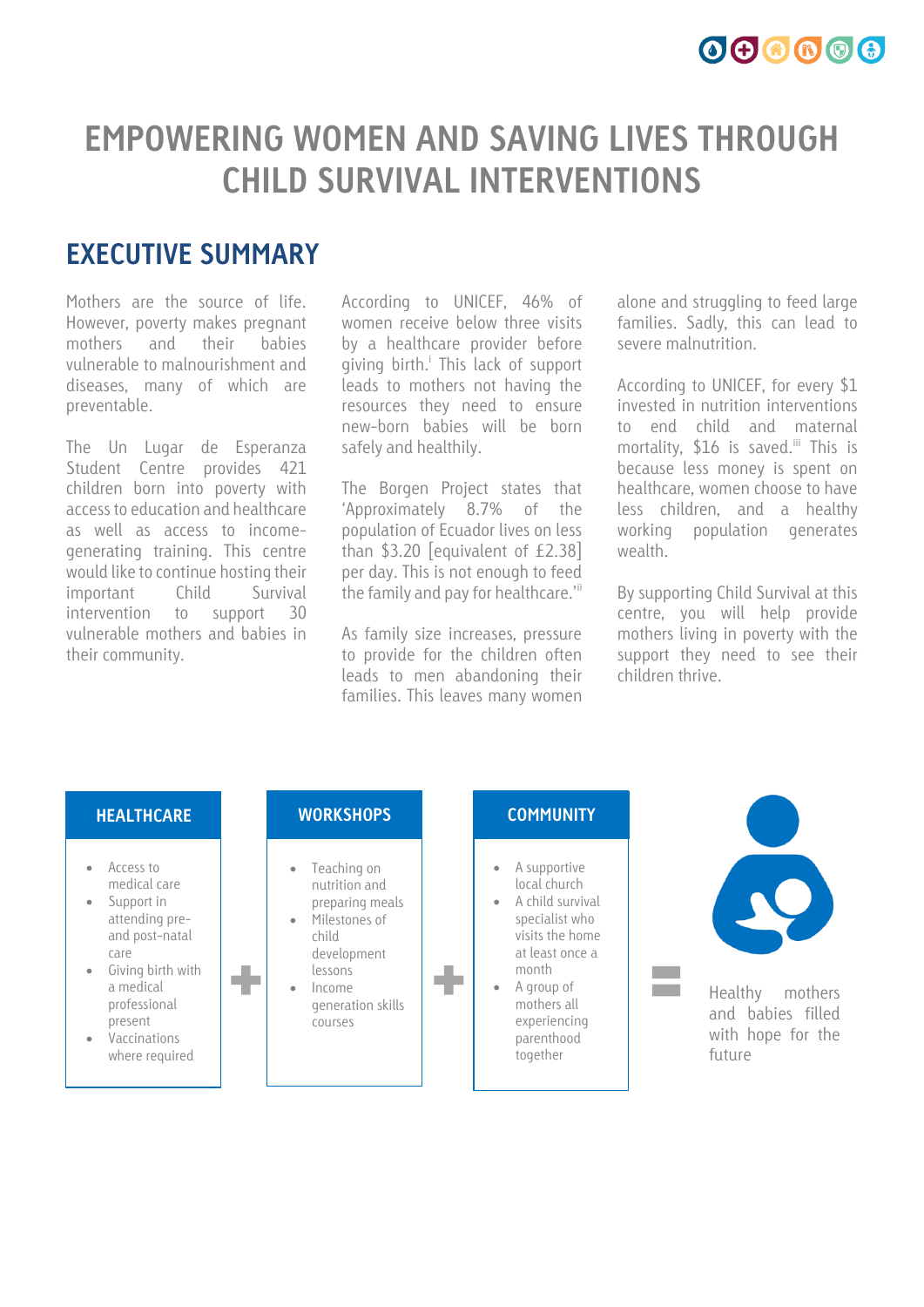

### **CONTEXT**

- $\bullet$ Un Lugar de Esperanza Student Centre, Ecuador.
- ii<sup>2</sup>ii

£

30 mothers and babies will participate in this intervention.

Œ.

£5,717 will fund this Child Survival intervention between December 2020 and July 2021.

£15,518 will fund this Child Survival intervention between December 2020 and July 2022.

Poverty deprives parents of access to education, healthcare and nutritious food. This results in fatalities and a poor quality of life for children.

According to UNICEF, 29% of youth in Ecuador stop attending class by upper secondary school. i Leaving school early prevents these children from learning skills that will help them to attain jobs with the necessary income to support their future families. This cycle leads to families not having the resources needed to ensure newborn babies will thrive.

Most mothers in the Un Lugar de Esperanza Student Centre community have inadequate knowledge on health and other relevant topics. A lack of awareness about preventing disease and malnourishment is putting children at risk of health complications and death.

Many mothers here also struggle with unemployment. In response to this, the centre staff intend to teach these mothers incomegenerating skills through this intervention. This would enable them to support their children and families.

Centre staff have also recognised that most parents do not have enough support from loved ones which can lead to low self-esteem and depression. The staff will seek to arrange relationship counselling for caregivers and education to create a healthy emotional environment.

Mothers living in poverty in this community need access to support to ensure they give birth safely and nurture their babies in a way that enables them to grow into healthy, happy children. This Child Survival intervention will provide this.

### Compassion is supporting over six hundred Ecuador mothers and their babies through pregnancy and the first year of life:

# ......

630 mothers are being supported through our Child Survival interventions.

## gere gere

641 babies are being helped as they establish the foundations of their lives.

# \*\*\*\*\*\*\*\*\*

In the last 12 months, 94% of births that took place within Child Survival interventions were a normal birth weight.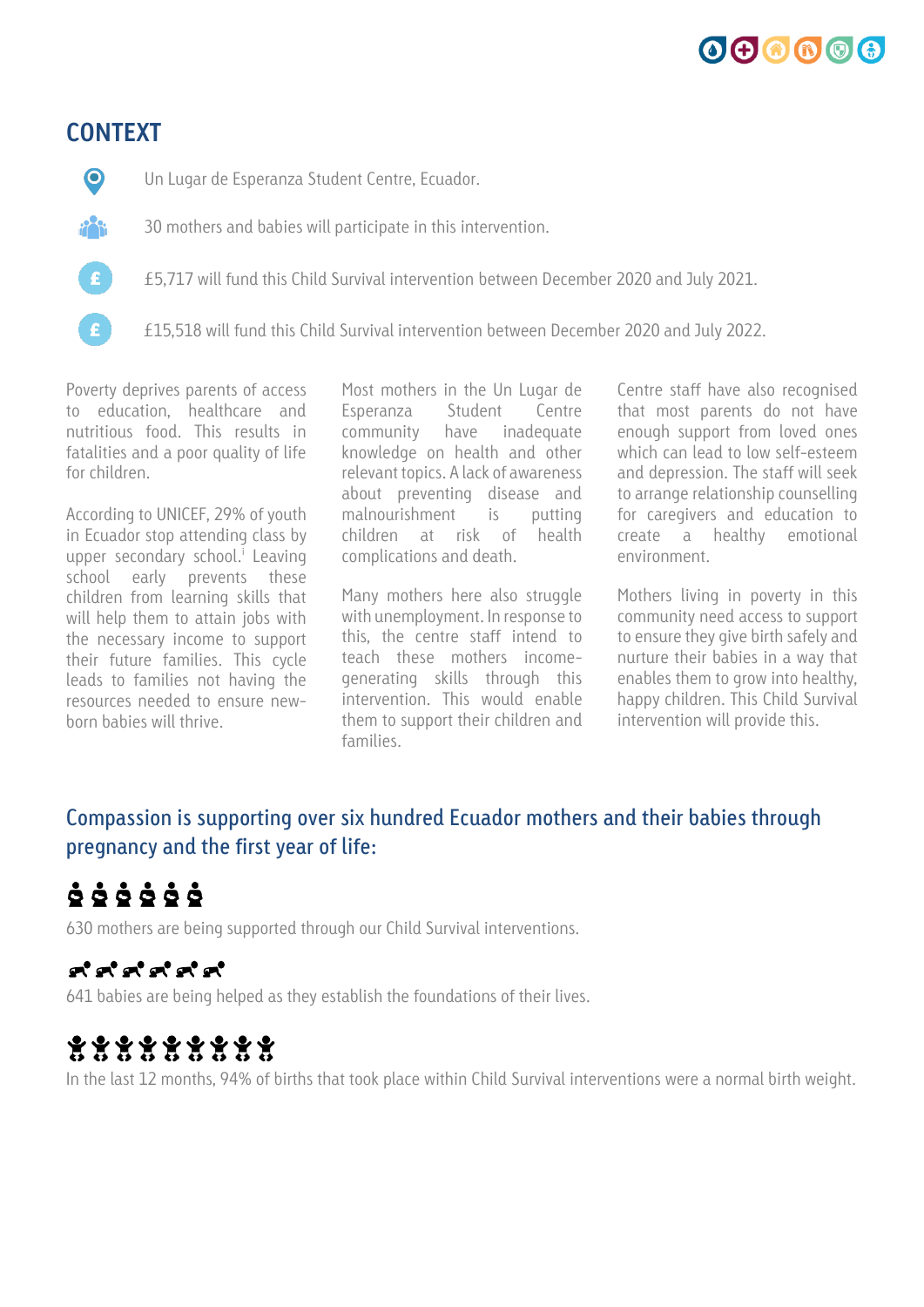

Caregivers participating in Child Survival interventions gain vital emotional support from Compassion's local child survival implementer and each other – building a network of support for the future. The local church strives to ensure that children are given the best opportunities to survive and thrive in the all-important early years of development. In Ecuador, they do this through:

TEACHING mothers basic reading, writing and maths skills.

PROVIDING workshops on income-generating skills.

GIVING nutritional support. Supplements are given to those who are malnourished or vulnerable to malnourishment – both mother and child.

INVOLVING fathers. Men's seminars are organised, encouraging fathers to take an active role in the development of their child.

TRANSITIONING children into the sponsorship programme when they reach the age of one.

VISITING homes. Every caregiver is visited in their home at least once a month, often several times.

**EMPLOYING** trained staff. Every Child Survival intervention has at least two full-time staff members

and many volunteer staff members.

ENSURING access to medical care, a local healthcare facility and medicine.

IMPLEMENTING the tried-andtested UNICEF and WHO's joint initiative: GOBI-FFF (Growth monitoring, Oral rehydration, Breastfeeding, Immunisation, Female education, Family spacing and Food supplements).

#### **GLOBAL DEVELOPMENT VIEW**



In September 2015, UN world leaders set a transformational course for the future of human development by creating the 17 Sustainable Development Goals. Along with other major charities such as UNICEF and Save the Children, Compassion includes these goals at the heart of its work, in order to combat poverty and inequality, and transform our world.

The Sustainable Development Goals call on the world to:

- G Eradicate extreme poverty for all people everywhere.
- End hunger and ensure access by all people to safe, nutritious and sufficient food all year round.
- Reduce the global maternal mortality ratio to less than 70 per 100,000 live births.
- End all forms of discrimination against all women and girls.
- $\bullet$  Empower and promote the inclusion of all.<sup>iv</sup>

Through Child Survival interventions, we are answering this call.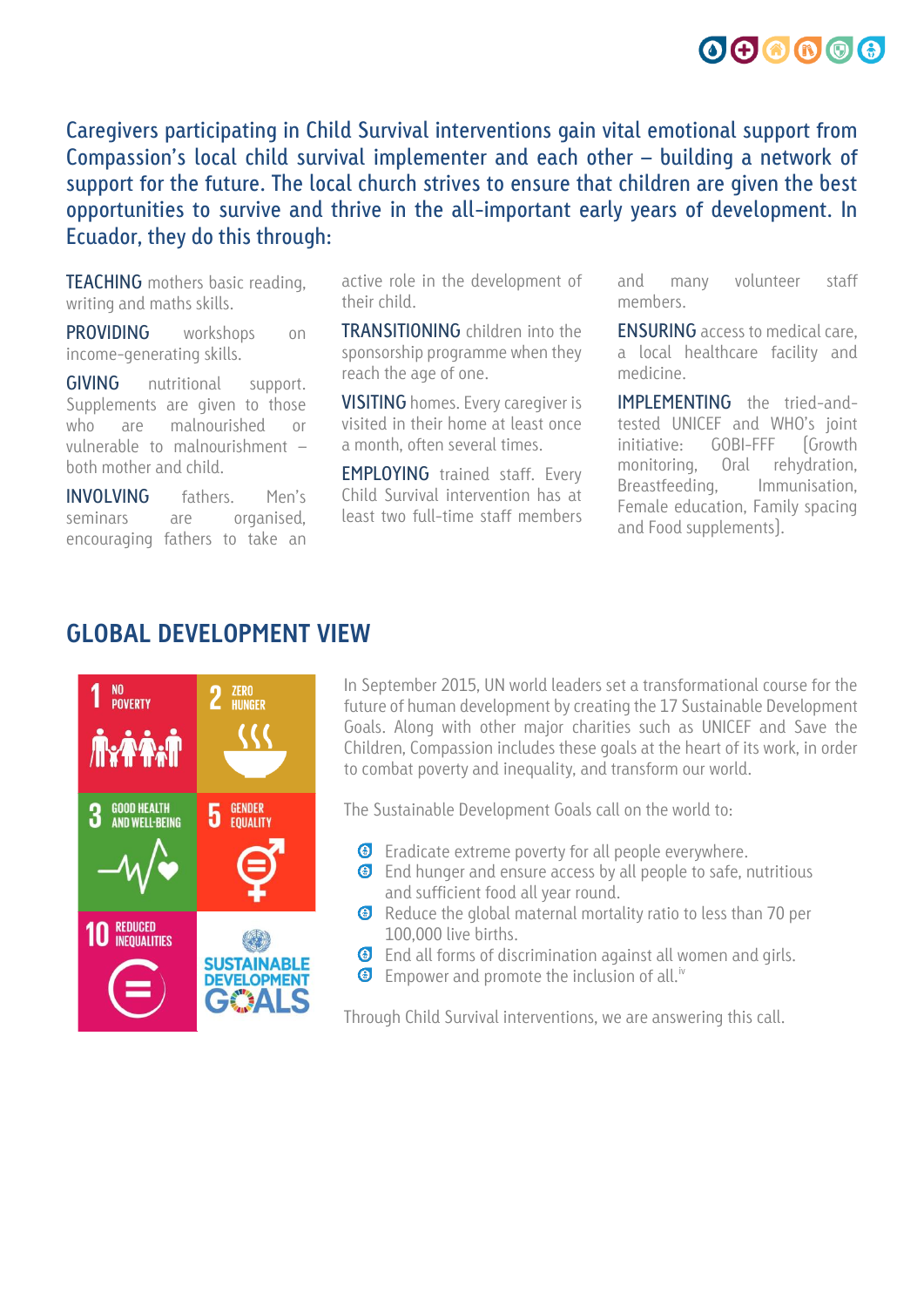

#### Why is this intervention providing monthly growth monitoring, food supplementation and education about a balanced diet so important?

- Around 45% of deaths among children under five years of age are linked to undernutrition.<sup>v</sup>
- [The first 1,000 days](https://www.globalhealthlearning.org/gheltaxonomy/term/4662) is a critical time for physical and intellectual growth and sets the stage for long-term health and development.<sup>vi</sup>
- A child with severe wasting is six times more likely to die of diarrhoea than a well-nourished child, and almost nine times more likely to die of pneumonia.<sup>vii</sup>
- On average, children who are stunted will earn 20% less as adults. vii
- G Global health expert, Hans Rosling, argues that child survival is achieved not solely through expensive hospitals, but primarily through preventative measures by local nurses, midwives and educated parents.<sup>viii</sup> Compassion Child Survival interventions are effective because they empower local health workers and parents.

Not breastfeeding is associated with a 165% increase in diarrhoea for children under 6 months, and a 47% increase in diarrhoea-related deaths in children aged 6-11 months. Through Child Survival interventions, mothers are empowered with the knowledge of the benefits of exclusively breastfeeding their babies.<sup>ix</sup>



Soraya is taking part in a Child Survival intervention. Compassion were able to help her get safe transport when she went into labour during Ecuador's COVID-19 curfew. Soraya shares –

"We had to wait a long time. We thought that the baby Luan would arrive there in the corridor of the hospital emergency room and I was afraid that we would get coronavirus because there were many people in that place."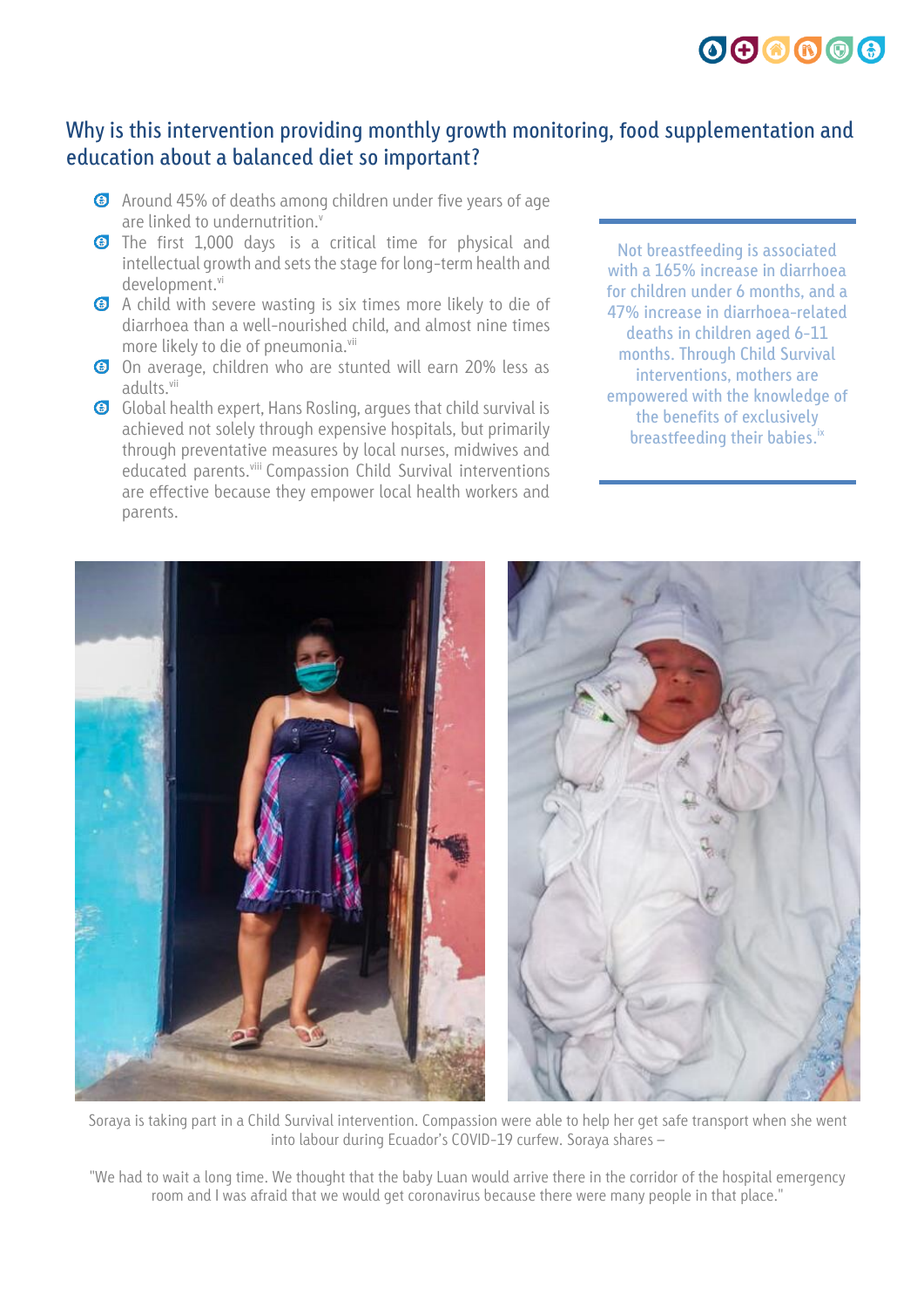

## ''Because of the support we receive from Child Survival interventions, my children always have something to eat.''

Maritza's story from Ecuador demonstrates the impact Compassion is making in the lives of mothers living in poverty through Child Survival interventions:

''My name is Maritza and I am the mother of Lya. I want to thank the supporters so very much for the aid we're receiving in this time of emergency due to the pandemic. It means a lot to me because my husband is unemployed. I have two children and at the beginning I had no hope, because we had no money and we were not allowed to go out to work.

But now I'm thankful to God for His blessings. I'm grateful to all the sisters who always care for us and give us a hand. They care for our physical and spiritual health. Thanks for your prayers. May you succeed in everything you do! Blessings to you all.''



Maritza holding her baby, Lya.

## CHILD SURVIVAL INTERVENTIONS: THE DIFFERENCE BEING MADE



Compassion's Child Survival interventions are in some of Ecuador's poorest communities. They are changing lives: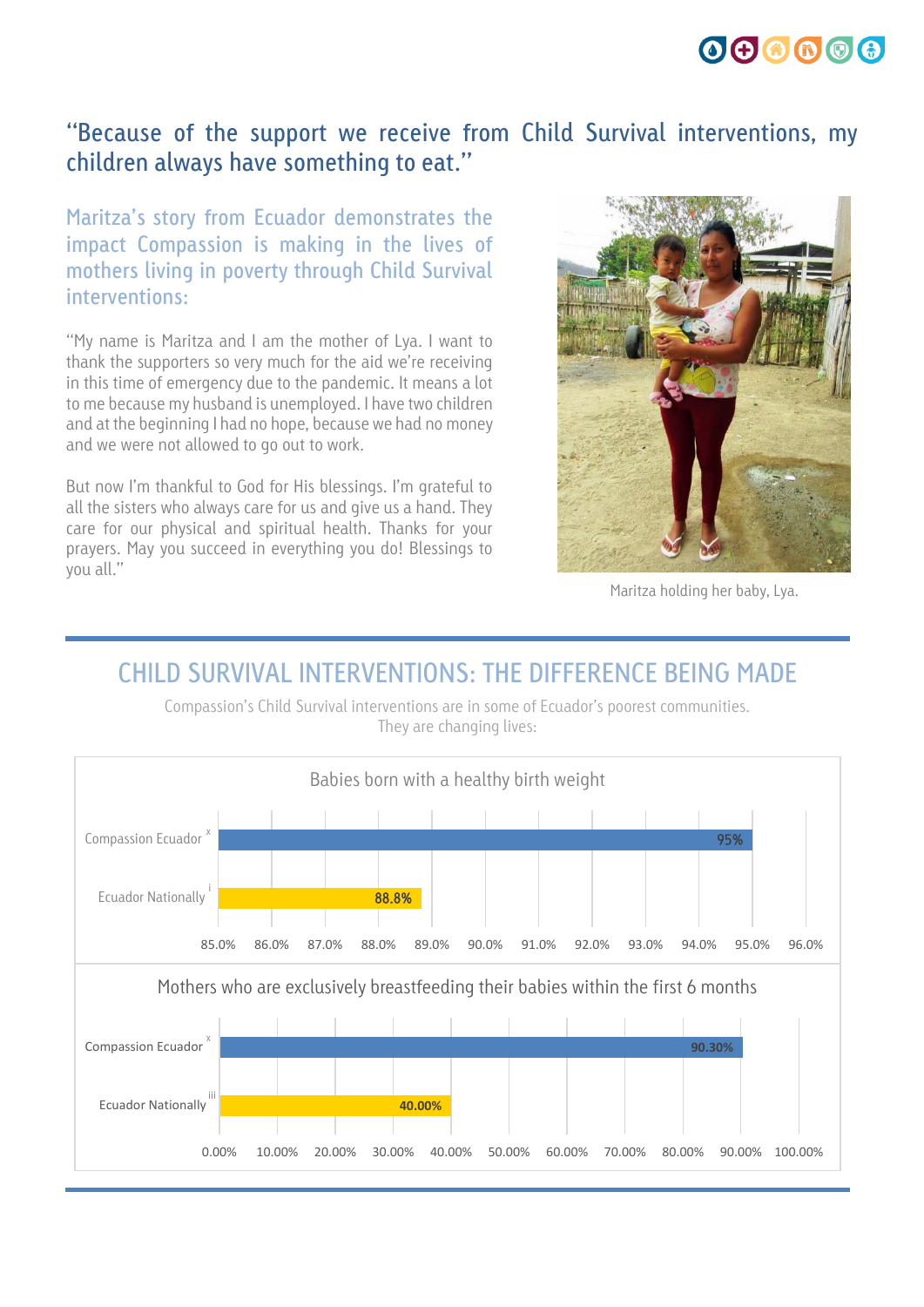

## **THANK YOU**

Thank you for taking the time to explore the difference Child Survival interventions are making to mothers and babies across Ecuador, and in particular the opportunity for more lives to be transformed in Un Lugar de Esperanza Student Centre.

Mothers living in poverty in this

community, face the challenges of malaria, cholera, anaemia and typhoid fever and a lack of awareness on how to prevent disease. Through this Child Survival intervention, we will ensure that access to vital support is provided.

Together, we will ensure babies are

given the opportunity to thrive, and caregivers are supported to provide the upbringing they want for their children.

If you have any questions about this Child Survival intervention in Ecuador, please contact Mike Robins at 07889 213645 MikeR@compassionuk.org.



"My dream is that my son can grow up and be able to study and be a professional. I don't want him to grow up surrounded by mud walls. I pray every day for my son and his dad Leonardo. With God's blessing, in the future I want to get married and form a stable and blessed family." – shares Lesly, a mother from Eben Ezer Student Centre, Ecuador.

<sup>&</sup>lt;sup>i</sup> UNICEF, *Key Demographic Indicators:* data.unicef.org/country/ecu/

ii Borgen Project, HEALTHCARE IN ECUADOR: borgenproject.org/healthcare-in-ecuador/

iii NUTRITION FOR GROWTH, *Why Nutrition?*: nutritionforgrowth.org/why-nutrition

iv UN, Sustainable Development Goals: sustainabledevelopment.un.org/sdgs

<sup>v</sup> USAID, Nutrition: An introduction: www.globalhealthlearning.org/course/nutrition-introduction-0

vi WHO, WHA Global Nutrition Targets 2025: Stunting Policy Brief: www.who.int/nutrition/topics/globaltargets\_stunting\_policybrief.pdf vii**UNICEF**, Children, Food and Nutrition: www.unicef.org/media/63016/file/SOWC-2019.pdf

viii Rosling, H. [2017] Factfulness

<sup>&</sup>lt;sup>ix</sup> Current Tropical Medicine Report, The Role of Maternal Breast Milk in Preventing Infantile Diarrhoea in the Developing World, Turin and Ochoa, June 2014

<sup>x</sup> Compassion International, Global programme, Child Survival